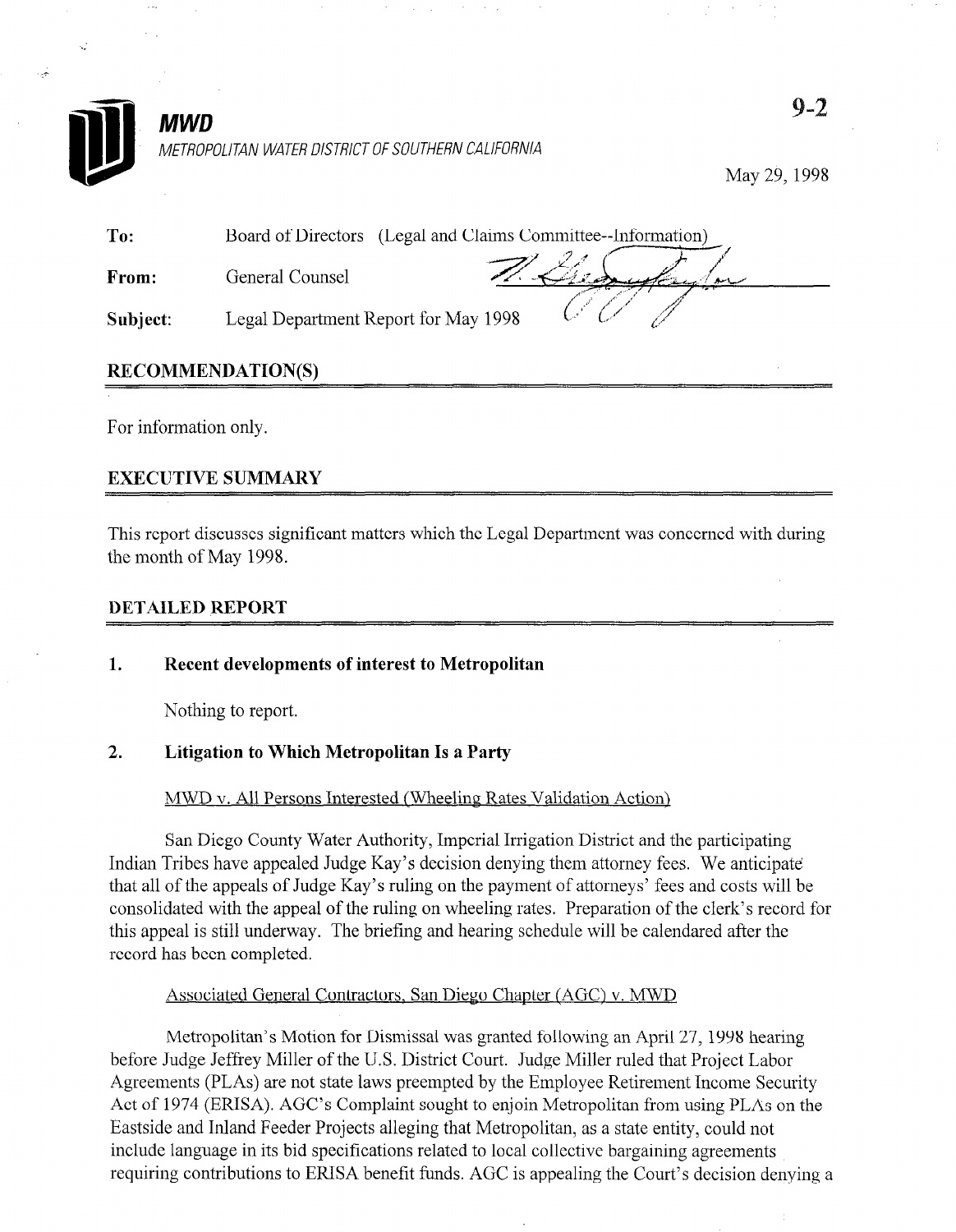k.

W

preliminary injunction and has already filed its brief with the United States Court of Appeals for the Ninth Circuit. Metropolitan's brief is due in early June.

### Southwest Center for Biological Diversity v. USBR

As reported orally last month, the Ninth Circuit Court of Appeals affirmed the decision of the trial court in this matter on May 4, 1998. Plaintiff had sought a court order (1) directing the Bureau of Reclamation to lower the elevation of Lake Mead to 1,178 feet above sea level--an action that would have cost 3.5 to 5 million acre-feet of water--in order to protect cottonwood and willow trees used as habitat by the endangered southwestern willow flycatcher and (2) declaring that the United States Fish and Wildlife Service's Biological Opinion on the Bureau's Lower Colorado River operations inadequately protects the flycatcher and its habitat. The Biological Opinion includes an'incidental take statement which authorizes the Bureau to continue operations subject to carrying out certain reasonable and prudent alternatives to mitigate impacts on endangered species. Metropolitan and other Colorado River contractors intervened to support the federal party defendants. The trial court granted summary judgment in favor of the federal defendants on all counts. The Ninth Circuit Court of Appeals agreed and affirmed the judgment. This order upholds the Service's Biological Opinion, which includes an incidental take authorization that allows the Bureau to continue its operations despite the fact that it may "take" listed species as an incidental effect of those operations.

### 3. Resource Matters

#### State Water Resources Control Board Hearings

 $\mathcal{A}$ s expected, the SWRCB has issued a Revised Notice of Public Hearing setting hearing setting hearing setting hearing setting hearing setting hearing setting hearing setting hearing setting hearing setting hearing s As expected, the 3 WKCD has issued a Kevised induce of Fubile fiearing setting hear on several dates in July and August, 1998 on a variety of Bay/Delta issues. The issues to be considered in this phase are:

- <sup>l</sup>Whether SWRCB's Water Rights Order 95-6 should be extended. Order 95-6 conforms the whether  $\sim$  with  $\sim$  state regins of the  $\sim$  5-6 should be extended. Order  $\sim$  5-6 comorms the state and federal project permits to the requirements of biological opinions for the Delta smelt and winter run salmon, removing potentially inconsistent regulatory requirements. However, the order expires in December, 1998;
- $\bullet$ Adoption of the San Joaquin River Agreeme;
- federal Adoption of the Suisun Marsh Preservation Agreement, an agreement among the state and  $\bullet$ federal water projects, the Suisun Resource Conservation District and California Department of Fish and Game establishing a physical solution to meeting SWRCB objectives for the Marsh
- Consideration of any other negotiated agreements settling the responsibilities of upstream  $\bullet$ water users to contribute to Bay/Delta requirements.

Metropolitan is preparing, where appropriate in conjunction with the State Water Contractors, CUWA and other water users, to participate in these hearings. Other issues, including